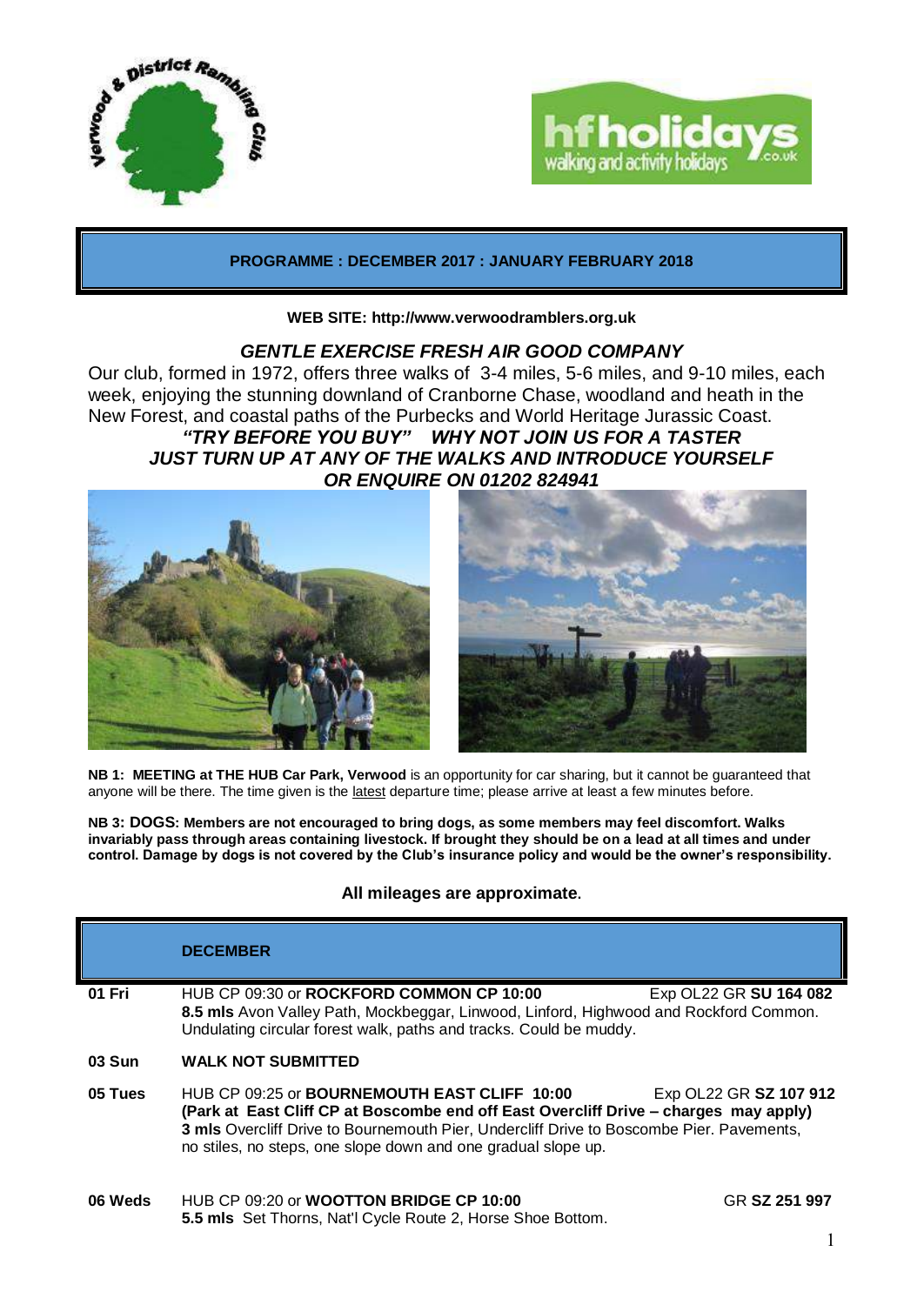- **09 Sat** HUB CP 9:20 or **WIN GREEN CP 10:00** Exp 118 GR **ST 922 204 8.3 mls** Berwick Knoll, Ferne Park the Donheads & Ludwell, Moderate/Strenuous & Stiles **12 Tues NOTE : EBBLAKE CP 10:00 (near bridge)** Exp OL22 GR **SU 108 077 3.0 mls** Circular in Ringwood Forest & Moors Valley Park. Tracks & paths, no stiles. Could be muddy. **13 Weds** HUB CP 09:35 or **DRUSILLAS CP HORTON 10:00** Exp 118 GR **SU 039 075 (North end of CP Walk followed by Christmas Lunch at 13:00) 4.0 mls** Priors Copse, Horton Tower, Adder Copse, Haythorn. 5 or 6 stiles. **15 Fri** HUB CP 09:20 or **BADBURY RINGS CP 10:00** Exp118 GR **SU 962 032 (Charges apply for non-National Trust members). 7.5 mls** King Down, Pamphill Farm, Kingston Lacy Park, Lodge Farm. **17 Sun WALK NOT SUBMITTED 19 Tues** HUB CP 09:00 or **Middle St. Rec'n Grd Off A3094 Harnham 10:00** Exp130 GR **SU 133 294 From East ; A3094, after "grass" island turn Rt. to Lower & then Middle St. Road Parking 3.00 ish miles but more of an outing than a walk.** A 30 min stroll to Salisbury via the water meadows. **Free time for CHRISTMAS MARKET/Coffee**. Return via Cathedral Close All on good paths. **20 Weds NOTE: POTTERNE PARK CP 10:00** Exp OL22 GR **SU 095 075 5.2 mls**. Around Moors Valley & Ringwood Forest. Stop at Visitor Centre for coffee & mince pies. **23 Sat WALK NOT SUBMITTED** *\*\*\*\*\*\*\*\*\*\*\*SEASON'S GREETINGS TO EVERYONE\*\*\*\*\*\*\*\*\*\*\* Best wishes for a Healthy New Year from your Committee*  **27 Weds** HUB CP 09:30 or WHITE SHEET HILL CP 10:00 Exp 118 GR SU 047 036 **5.0 mls** Level via boardwalk, tracks and paths across Holt Heath
- **29 Fri** HUB CP 09:00 or **FOX INN CP ANSTY 10:00** Exp 117 GR **ST 767 033 7.0 mls** Ansty and the Dorsetshire Gap.

### **31 Sun NEW YEAR's EVE NO WALK**

- **JANUARY \*\*\*\*\* WALKS PLEASE FOR SPRING PROGRAMME \*\*\*\*\***
- **02 Tues** HUB CP 09:30 or **LAYBY Nr Hurn Sports Ctr - Avon Causeway 10:00** OL22 GR **SZ 127 972 3.0 mls**. A walk on SOPLEY COMMON NATURE RESERVE
- **03 Weds WALK NOT SUBMITTED**
- **06 Sat** HUB CP 09:00 or **KEYHAVEN CP 10:00 NOTE charges Apply** Exp OL22 GR **SZ 306 914 8.5 mls C**oastal walk from Keyhaven to Lymington and return. Fairly flat, coastal paths, tracks.
- **09 Tues** HUB CP 09:20 or **CAR PARK 0n B3082 Near Badbury Rings 10:00** Exp 118 GR **ST 966 023 N.B. this is the small free CP opposite the left turn to White Mill, Sturminster Newton. 3.6 mls** Gently undulaing figure of 8 walk to the Rings 1 steady incline, no stiles, mud possible.
- **10 Weds NOTE: POTTERNE PARK CP 10:00** Exp OL22 GR **SU 095 075 5.5 mls** via Moors valley view point and return.
- **12 Fri** HUB CP 09:15 or **BEACHERN WOOD CP Brockenhurst 10:00** Exp OL22 GR **SU 284 027 8.5 mls** Ober Corner, Setley Farm & Worthys Farm
- **14 Sun WALK NOT SUMITTED**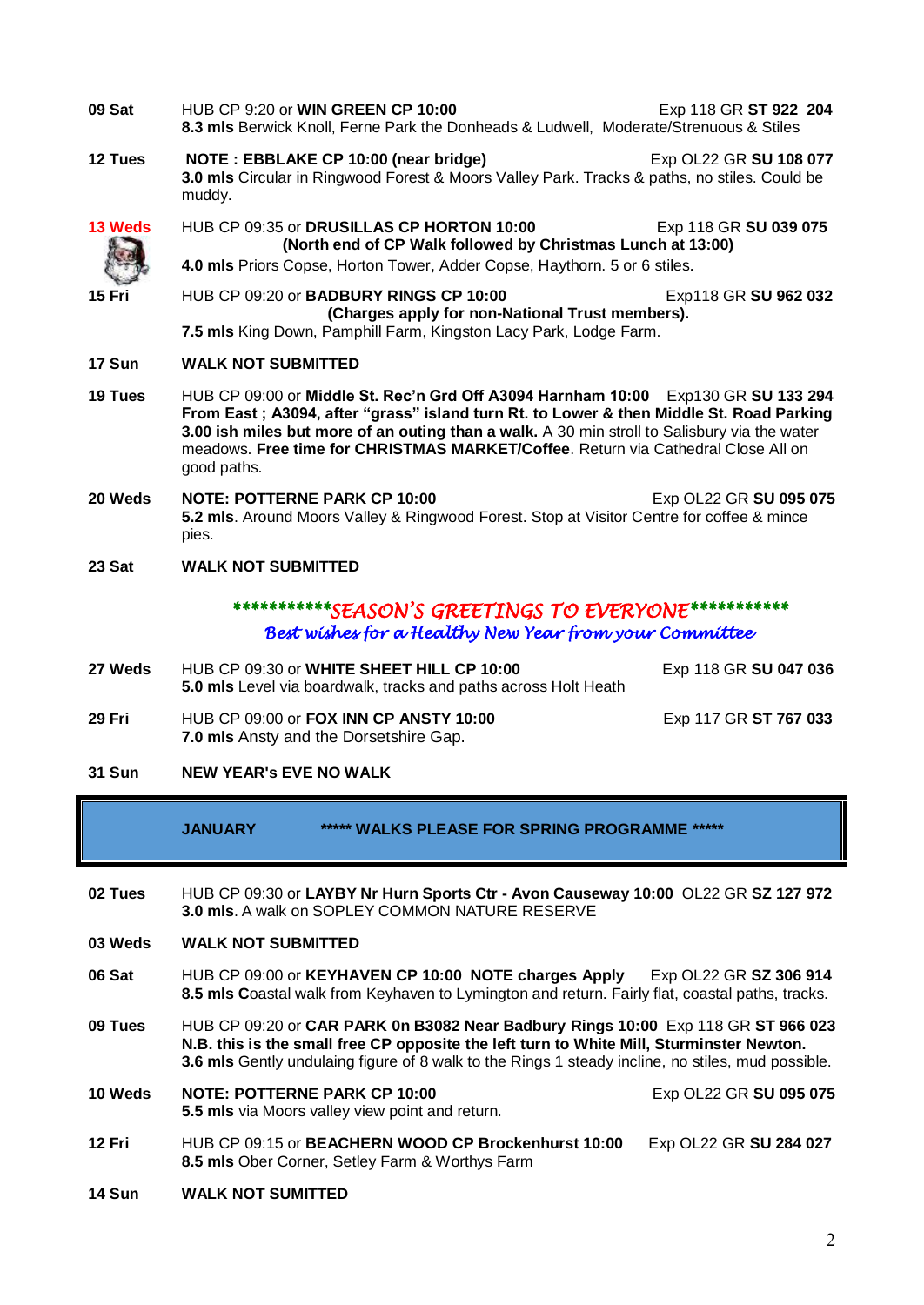| 16 Tues       | HUB CP 09:30 or HASKINS GARDEN CTR 10:00<br>3.5 mls A walk around Longham Lakes                                                                                                                                                      | OL 22 GR SZ 285 986    |  |
|---------------|--------------------------------------------------------------------------------------------------------------------------------------------------------------------------------------------------------------------------------------|------------------------|--|
| 17 Weds       | HUB CP 9:20 or <b>BADBURY RINGS CP 10:00</b><br>Exp 118 GR ST 960 031<br>Small charge in CP if not National Trust members<br>5.0 mls The Oaks, King Down, Lodge Farm, High Wood. Mud possible after rain.                            |                        |  |
| 20 Sat        | HUB CP 09:20 or <b>WINGREEN CP 10:00</b><br>9.5 mls Moderate via Ashcombe Bottom, Tollard Royal, Tinkley Down, Woodcutts, Chase<br>Woods, Ox Drove.                                                                                  | Exp 118 GR ST 923 205  |  |
| 23 Tues       | <b>NOTE: VERWOOD HUB 10:00</b><br>3.3 mls BYWAYS & BOUNDARIES of Verwood North & East;                                                                                                                                               | OL 22 GR SU 085 091    |  |
| 24 Weds       | HUB CP 09:40 or WOODLANDS PLAYING FIELD FIELD 10:00<br>Exp 118 GR SU 051 090<br>5.0 mls Bagman's Lane, Chalbury Fm, Horton, Haythorne. Undulating, some stiles.                                                                      |                        |  |
| <b>26 Fri</b> | <b>WALK NOT SUBMITTED</b>                                                                                                                                                                                                            |                        |  |
| 28 Sun        | HUB CP 09:30 or BLACKWATER GROVE ALDERHOLT 10:00<br>Exp OL22 GR SU 112 125<br>(Please park with consideration at the far end of Blackwater Grove)<br>5.5 mls 13 stiles, tracks, grassy footpaths and quiet lanes, gently undulating. |                        |  |
| 30 Tues       | <b>NOTE: VERWOOD HUB 10:00</b><br><b>3.5 mls BYWAYS &amp; BOUNDARIES of Verwood West</b>                                                                                                                                             | OL 22 GR SU 085 091    |  |
| 31 Weds       | HUB CP 09:25 or BURLEY CP (opp cricket ground) 10:00<br>5.3 mls Bisterne, Clay Hill, some road walking                                                                                                                               | Exp OL22 GR SU 213 030 |  |

# FEBRUARY

| 03 Sat        | <b>WALK NOT SUBMITTED</b>                                                                                                                                                              |                         |  |
|---------------|----------------------------------------------------------------------------------------------------------------------------------------------------------------------------------------|-------------------------|--|
| 06 Tues       | HUB CP 09:30 or MARTIN DOWN CP off A 354 10:00<br><b>3.5 mls.</b> A walk on downland                                                                                                   | Exp 118 GR SU 037 201   |  |
| 07 Weds       | HUB CP 09:15 or LONGSLADE BOTTOM CP 10:00<br>5.7 mls Disused railway line, Holm Hill, White Moor.                                                                                      | Exp OL22 SU 270 001     |  |
| 09 Fri        | HUB CP 9:10 or SHROTON 10:00 (In lay-by opposite Church)<br>8.0 mls via Child Okeford, Hambledon Hill, Hod Hill. Some steep climbs.                                                    | Exp 118 GR ST 860 124   |  |
| 11 Sun        | HUB CP 09:30 or VERELEY CP<br>5.0 mls Forest circular, some steep inclines and mud possible.                                                                                           | Exp OL22 GR SU 196 051  |  |
| 13 Tues       | HUB CP 09:30 or CRANBORNE GARDEN CTR (at top end) 10:00 Exp 118 GR SU 056 132<br>(Consider a coffee or drink on return. Car share if possible)<br>3.5 mls Easy Route "to be confirmed" |                         |  |
| 14 Weds       | HUB CP 09:15 or FARNHAM 10:00 In Road, Side of Museum<br>Exp118 GR ST 959 151<br>6.0 mls New Town, Chettle Common, Main Down, Chettle, Jubilee trail. 1 or 2 Stiles; Mud?              |                         |  |
| 17 Sat        | HUB CP 09:00 or "Layby" NEAR/EAST of Hardy Monument 10:00<br>9.5 mls Martinstown Maiden Castle, Higher Ashton Fm. Hell Bottom                                                          | OL15 GR SY 616 877      |  |
| 20 Tues       | HUB CP 09:25 or THE ROSE & THISTLE PH ROCKBOURNE 10:00<br>OL22 GR SU 114 184<br>(Double park far end of CP. Consider a coffee or drink on return)<br>3.5 mls Whitsbury & return        |                         |  |
| 21 Weds       | HUB CP 9.20 or BURLEY CP 10:00 (Opp Cricket Grd)<br>5.0 mls Burley, Castle Hill, Church Moor, Burbush Hill, Turf Hill.                                                                 | Exp OL22 GR SU 213 029  |  |
| <b>23 Fri</b> | HUB CP 09:15 or ABBOTSWELL CP 10.00<br>8.8 mls Amberwood, Holly Hatch, Hasley Hill                                                                                                     | Exp OL 22 GR SU 178 029 |  |